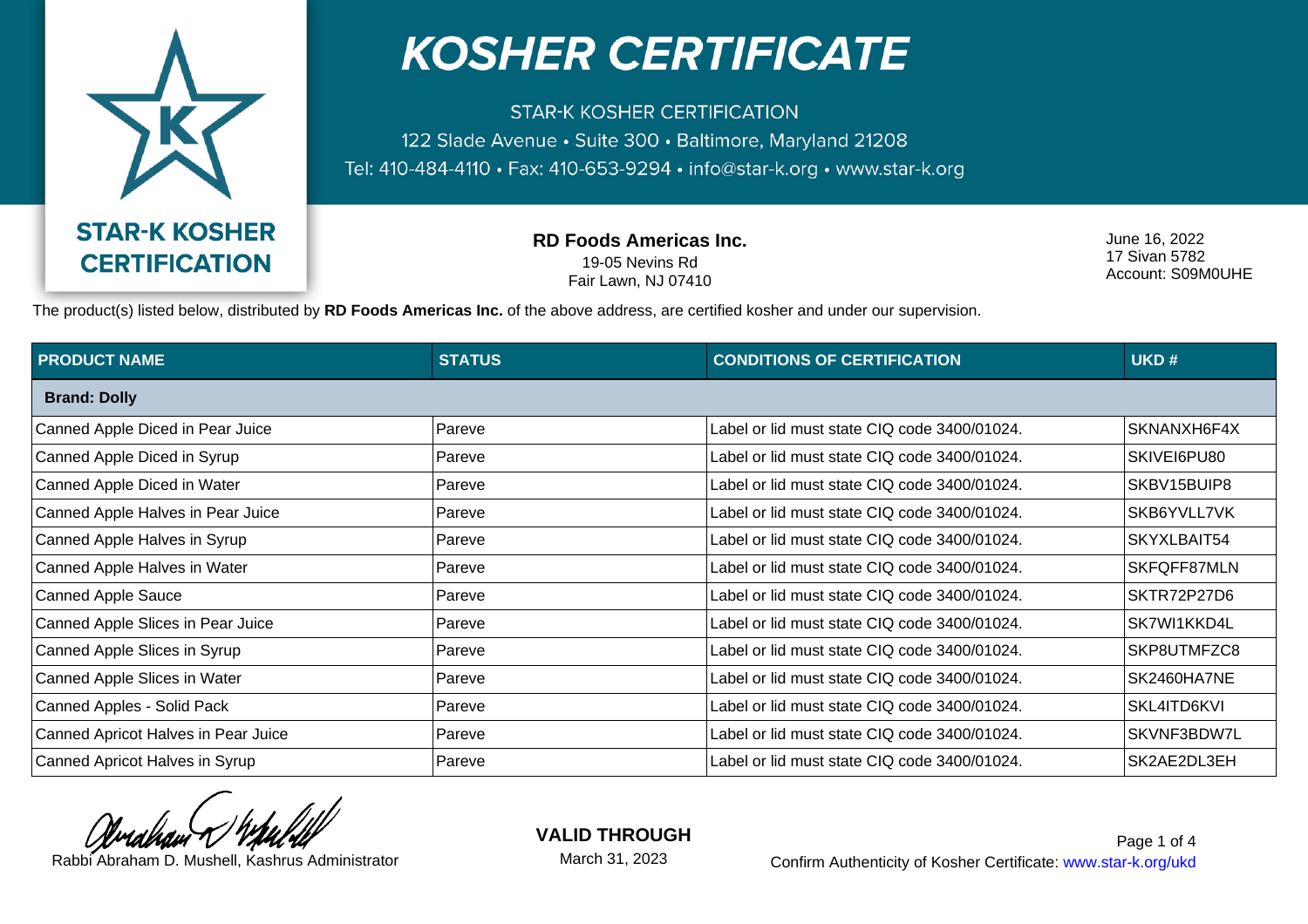

## **KOSHER CERTIFICATE**

**STAR-K KOSHER CERTIFICATION** 122 Slade Avenue · Suite 300 · Baltimore, Maryland 21208 Tel: 410-484-4110 · Fax: 410-653-9294 · info@star-k.org · www.star-k.org

> **RD Foods Americas Inc.** 19-05 Nevins Rd Fair Lawn, NJ 07410

June 16, 2022 17 Sivan 5782 Account: S09M0UHE

The product(s) listed below, distributed by **RD Foods Americas Inc.** of the above address, are certified kosher and under our supervision.

| <b>PRODUCT NAME</b>                                                     | <b>STATUS</b> | <b>CONDITIONS OF CERTIFICATION</b>           | UKD#               |  |  |
|-------------------------------------------------------------------------|---------------|----------------------------------------------|--------------------|--|--|
| <b>Brand: Dolly</b>                                                     |               |                                              |                    |  |  |
| Canned Apricot Halves in Water                                          | Pareve        | Label or lid must state CIQ code 3400/01024. | SKAHNI25G0A        |  |  |
| Canned Apricot Jam                                                      | Pareve        | Label or lid must state CIQ code 3400/01024. | SKC55XH05DY        |  |  |
| Canned Fruit Cocktail in Pear Juice (Pear, Peach,<br>Pineapple, Cherry) | Pareve        | Label or lid must state CIQ code 3400/01024. | SK3732DJXFN        |  |  |
| Canned Fruit Cocktail in Syrup (Pear, Peach, Pineapple,<br>Cherry)      | Pareve        | Label or lid must state CIQ code 3400/01024. | SK8T16Y7YKN        |  |  |
| Canned Fruit Cocktail in Water (Pear, Peach, Pineapple,  <br>Cherry)    | Pareve        | Label or lid must state CIQ code 3400/01024. | <b>SK4MUIXKDUC</b> |  |  |
| Canned Green Peas                                                       | Pareve        | Label or lid must state CIQ code 3400/01024. | ISKQE1M68XAG       |  |  |
| Canned Melon Jam                                                        | Pareve        | Label or lid must state CIQ code 3400/01024. | <b>SKNGEEUXSGH</b> |  |  |
| Canned Peach Diced in Pear Juice                                        | Pareve        | Label or lid must state CIQ code 3400/01024. | SKHFG686MBZ        |  |  |
| Canned Peach Diced in Syrup                                             | Pareve        | Label or lid must state CIQ code 3400/01024. | <b>SKDUKSZTGHB</b> |  |  |
| Canned Peach Diced in Water                                             | Pareve        | Label or lid must state CIQ code 3400/01024. | SKVWW1IY1JD        |  |  |
| Canned Peach Halves in Pear Juice                                       | Pareve        | Label or lid must state CIQ code 3400/01024. | SKJ016ZQC5N        |  |  |

**VALID THROUGH**

March 31, 2023

Rabbi Abraham D. Mushell, Kashrus Administrator **Confirm Authenticity of Kosher Certificate:** www.star-k.org/ukd Page 2 of 4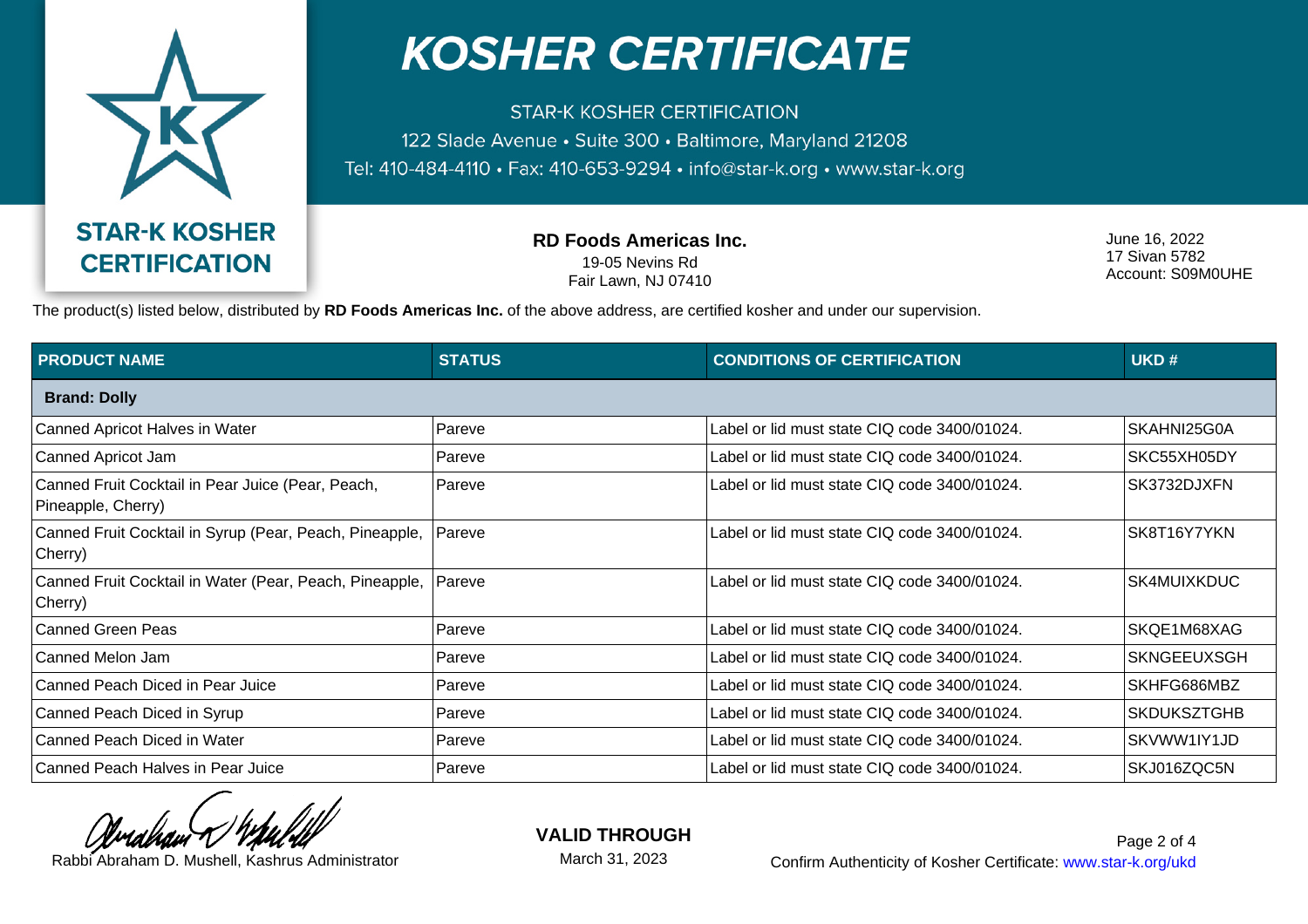

## **KOSHER CERTIFICATE**

**STAR-K KOSHER CERTIFICATION** 122 Slade Avenue · Suite 300 · Baltimore, Maryland 21208 Tel: 410-484-4110 · Fax: 410-653-9294 · info@star-k.org · www.star-k.org

> **RD Foods Americas Inc.** 19-05 Nevins Rd Fair Lawn, NJ 07410

June 16, 2022 17 Sivan 5782 Account: S09M0UHE

The product(s) listed below, distributed by **RD Foods Americas Inc.** of the above address, are certified kosher and under our supervision.

| <b>PRODUCT NAME</b>               | <b>STATUS</b> | <b>CONDITIONS OF CERTIFICATION</b>           | UKD#               |  |  |
|-----------------------------------|---------------|----------------------------------------------|--------------------|--|--|
| <b>Brand: Dolly</b>               |               |                                              |                    |  |  |
| Canned Peach Halves in Syrup      | Pareve        | Label or lid must state CIQ code 3400/01024. | SK4SE4A4IUP        |  |  |
| Canned Peach Halves in Water      | Pareve        | Label or lid must state CIQ code 3400/01024. | SK54RV6MV6U        |  |  |
| Canned Peach Slices in Pear Juice | Pareve        | Label or lid must state CIQ code 3400/01024. | SKVP5REZ3DK        |  |  |
| Canned Peach Slices in Syrup      | Pareve        | Label or lid must state CIQ code 3400/01024. | SK7F33Q2ELZ        |  |  |
| Canned Peach Slices in Water      | Pareve        | Label or lid must state CIQ code 3400/01024. | SK5ZV0SYI5N        |  |  |
| Canned Pear Halves in Pear Juice  | Pareve        | Label or lid must state CIQ code 3400/01024. | SKVY2PL25RR        |  |  |
| Canned Pear Halves in Syrup       | Pareve        | Label or lid must state CIQ code 3400/01024. | SKSMMPB6UKN        |  |  |
| Canned Pear Halves in Water       | ∣Pareve       | Label or lid must state CIQ code 3400/01024. | <b>SKUBPYQVXZG</b> |  |  |
| Canned Pear Slices in Pear Juice  | Pareve        | Label or lid must state CIQ code 3400/01024. | SK745GIIKHP        |  |  |
| Canned Pear Slices in Syrup       | Pareve        | Label or lid must state CIQ code 3400/01024. | SKRT3B67LV7        |  |  |
| Canned Pear Slices in Water       | Pareve        | Label or lid must state CIQ code 3400/01024. | SKLRYYFHKY3        |  |  |
| Canned Pears Diced in Pear Juice  | Pareve        | Label or lid must state CIQ code 3400/01024. | SK76HH1WV6W        |  |  |
| Canned Pears Diced in Syrup       | Pareve        | Label or lid must state CIQ code 3400/01024. | SKULEED2RD1        |  |  |

**VALID THROUGH**